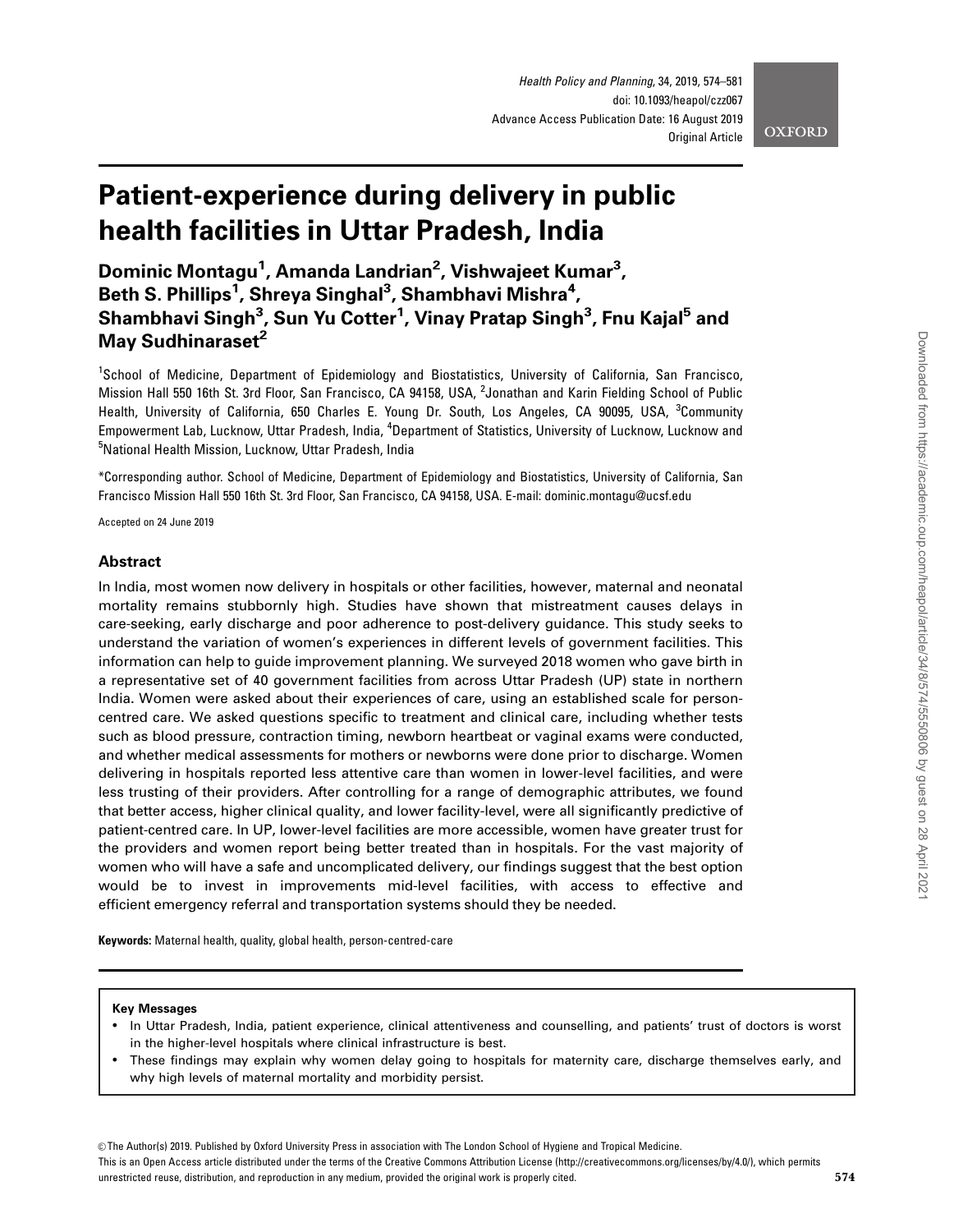### **Background**

In India, over 90% of women become mothers in their lifetime ([Hulton](#page-6-0) et al., 2007). Giving birth carries risks, but these risks are mitigated by early presentation for care, attendance by a skilled birth attendant, access to clinical services and the availability of a functioning health referral system to reach emergency services when necessary [\(Gabrysch](#page-6-0) et al., 2012). All of these risk mitigators are most likely present in a healthcare facility—a clinic or hospital—and so the priority across India, and globally, for the past 50 years has been to move labour and delivery from homes to facilities whenever possible [\(Campbell and Graham, 2006](#page-6-0)).

This shift from home delivery to facility-based deliveries has happened in India exceptionally quickly over the past decade, spurred by a well-funded and well-publicized national conditionalcash-transfer programme named Janani Suraksha Yojana (JSY). JSY has led to a rapid and widespread increase in facility-based deliv-eries, from 18% in 2008, to >80% 10 years later [\(Anand](#page-6-0) et al., [2016;](#page-6-0) [Montagu](#page-7-0) et al., 2017; Salve et al.[, 2017](#page-7-0)). While it has risen quite a bit, the rate is lower in the northern state of Uttar Pradesh (UP) than in the rest of India overall: in UP, only 68% of women give birth in a hospital or clinic, and the state has a maternal mortality rate of 285 deaths per 100 000 live births, 1.7 times higher than that of India as a whole (NFHS-4 2015/6, 2016). UP is the most populous state in India, underscoring the importance of better understanding drivers of poor outcomes there.

Past studies have shown that women delay seeking care from facilities because they fear mistreatment or poor quality of care from healthcare providers and staff (Kruk et al.[, 2009](#page-6-0), [2010\)](#page-6-0). Recent studies of both public and private hospitals and clinics in UP have shown that quality across many domains—safety, patient-centredness, equity, accessibility, efficiency, effectiveness, to list just a few-is often low [\(Sharma](#page-7-0) et al., 2017). Quality in government facilities is of particular concern, especially in UP as the majority of deliveries take place in government facilities ([National Family](#page-7-0) [Health Survey, 2014\)](#page-7-0).

In collaboration with the National Health Mission of UP, we examined women's experiences in these facilities. Research from other countries has shown that higher-level facilities—referral and specialty hospitals—provide better clinical care but worse patientcentred care than lower-level facilities (Sjetne et al.[, 2007;](#page-7-0) [McFarland](#page-7-0) et al., 2017). This study seeks to expand our understanding of these issues in India, and to describe the patient experience for women who deliver in government health facilities in UP.

Both Community Health Centre/ First Referral Unit (CHC/FRU) and District Women's Hospitals (DWHs) should be staffed with at least one Ob/Gyn and be capable of providing round-the-clock emergency obstetrics and newborn care (EmONC), although in practice in UP this is not always the case at the CHC/FRU level ([Chokshi](#page-6-0) et al., 2016; [Sharma](#page-7-0) et al., 2017). Little is known about patient experience across different levels of care. While studies have shown better quality of care in higher-level facilities, this has not been found in UP (Kruk et al.[, 2009](#page-6-0); [Sharma](#page-7-0) et al., 2017). Following national guidelines, confirmed by observation, higherlevel facilities in UP are better equipped than lower-level Primary Health Centres (PHCs) and CHC ([Ministry of Health](#page-7-0) & [Family](#page-7-0) [Welfare, 2016](#page-7-0)). Internationally, better infrastructure is associated, poorly but positively, with better clinical care (Leslie et al.[, 2017](#page-7-0)). It is possible that in UP, as elsewhere, patient experience may suffer in higher-level facilities which document high client volumes, staff shortages and overburdened health systems (Young *et al.*[, 2000](#page-7-0)). We hypothesize that while clinical quality may be higher in district

hospitals (high-level facilities), they will also report the lowest levels of the patient experience.

We examine surveys across UP as part of a larger study looking at facility characteristics associated with better and worse maternity patient care experiences. Past studies in UP and elsewhere in India have identified women's preferences for perceived higher clinical competence when seeking a facility, and also the importance of treatment and respect ([Bhattacharyya](#page-6-0) et al., 2016, [2018](#page-6-0); [Sharma](#page-7-0) et al.[, 2017](#page-7-0)). Given variations in these attributes by facility type and size, we are particularly interested in the quality of care across and how it may differ by facility-level as well during points of time in the process of accessing a facility, during labour and delivery, and postpartum.

# Methods

## Context

The sample frame for our study was drawn from nearly 750 public hospitals and clinics across UP, a state in northern India. Ten facilities from each of the state's 75 districts were selected to include all large and high-volume facilities. We first identified all CHC/FRUs and all hospitals in each district, and all other 'high-volume' facilities, reporting delivery volumes >200/month during the quarter prior to selection; the criteria to be defined as high volume according to past studies in the state [\(Sharma](#page-7-0) et al., 2017). All remaining facilities in the district were randomly selected to make a total of 10 per state. These 750 facilities were surveyed by the National Health Mission for basic data on infrastructure, service volumes and staffing. In total, 727 responded and were used as the frame for our sample. We followed Nesbit et al.'s (2013) methodology to sum maternal health service indicators to an overall 'maternal health service performance' scores for each facility and then ranked facilities according to this score. Next, we stratified by geography and facility type and based on this purposefully selected a geographically and quality representative set of 40 facilities from 20 districts for indepth study (see [Figure 1](#page-2-0)) [\(Palinkas](#page-7-0) et al., 2015).

Our research included patients from facilities at all four levels of the UP system: 4 PHC, 10 CHC, 12 CHC/FRU and 14 DWHs. PHCs are the lowest level of in-patient care infrastructure, often situated in rural communities and are designed to serve populations of 20 000–30 000. PHCs were not initially intended to provide delivery services; however, this changed and in  $2013$  a national NMCH+A policy initiated support for an expansion of trained birth attendants at PCHs [A Strategic Approach to Reproductive, Maternal, Newborn[,](#page-6-0) Child and Adolescent Health (RMNCH+A) in India, [2013\]](#page-6-0). From PHCs, delivery patients are referred to CHCs, if complications arise, then from CHCs to CHC/FRUs, and if needed from there to DWHs [\(Chokshi](#page-6-0) et al., 2016).

## Delivery patient surveys

The delivery patient survey was administered to approximately 50 patients per study site ( $n = 2018$ ). The survey was conducted from August 2017 through October 2017 and contained questions related to patient's demographics, antenatal care, labour and delivery services and outcomes, and her self-reported person-centred maternity care (PCMC) experience. Questions asked about access (why this facility, how did you get here, who decided), care upon arrival (reception, politeness, examinations), during labour and delivery (clinical care, information given, timeliness, management of any complications), as well as social support and costs. The patient's experience with PCMC was assessed using a validated PCMC scale for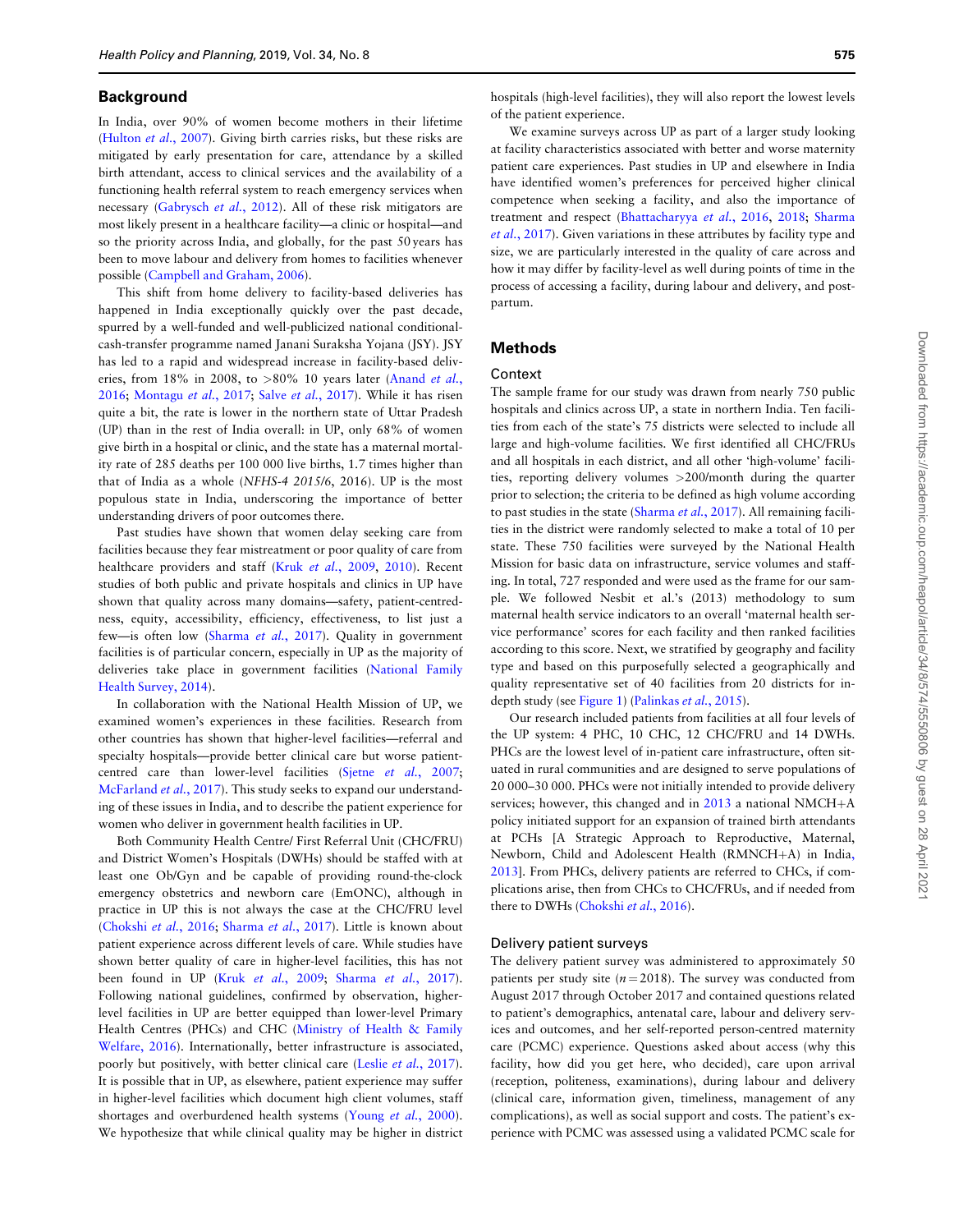<span id="page-2-0"></span>

Map based on Longitude and Latitude. Color shows details about Facility Type 2017 (group)

**Figure 1** Map of study sites in Uttar Pradesh, India ( $n = 40$ ).

India which includes subscales for dignity and respect, communica-tion and autonomy, and supportive care (Afulani et al[., 2018](#page-6-0)). Eligible women (adults 18 years of age and over whom had delivered within 48 h preceding survey at a study facility) were identified by data collectors based on information from facility staff, and subsequently recruited to participate in the survey. Recruitment and consent occurred at the post-natal ward; after confirming eligibility, women were told about the study goals and invited to participate. In most facilities, all eligible women were approached during daytime hours ( $\sim$ 7 am to 7 pm). Security concerns prevented researchers from staying in or travelling to facilities after dark. Women who delivered at night were approached in the morning if still in the facility. In high-volume facilities, women were approached randomly according to presentation after the completion of another interview. Respondents could choose their preference to continue with the interview in a private space at the facility or at their bed. Nearly all women preferred to be interviewed at the post-natal ward at their patient bed. All interviews were conducted in Hindi and took 45 min to complete on average. All women were interviewed only with a family member or other support person present as per the study protocols. About 2040 women were consented, 21 identified as ineligible after consenting, and 1 subject withdrew for other reasons. Within each facility, interviews continued until 50 were completed.

Interviewers were hired and trained by the local partner research institute. All had with prior health research experience in Uttar Pradesh. They participated in a week-long training on survey techniques, the delivery and provider surveys, participant recruitment methods and public health research ethics. From August to November 2017, two male interviewers conducted all the providers surveys ( $n = 250$ ) while 20 female interviewers administered the delivery surveys ( $n = 2018$ ). After receiving additional training on the qualitative interview guides and qualitative research practice, a subset of six survey interviewers conducted the qualitative interviews  $(n = 50)$  from November 2017 to February 2018.

## Measures

We divided facilities into 'lower-level' and 'higher-level' based on their nominal capacity to provide basic emergency obstetric care or

emergency obstetric care (EmOC) according to government guidelines ([Bhattacharyya](#page-6-0) et al., 2016, [2018](#page-6-0); [Sharma](#page-7-0) et al., 2017). In UP, some facilities function at a different level from their formal classification, but we have retained the government ranking to assure objectivity in our categorization. All PHCs and CHCs were classified as 'lower-level', while FRU-CHCs and DWHs were classified as 'higher-level'.

Respondent's wealth quintiles were calculated using the EquityTool methodology of household asset ownership categorization, based on asset ownership derived state-level quintiles created from the National Family Household Survey [\(National Family](#page-7-0) [Health Survey, 2014\)](#page-7-0). A binary variable was then created to capture whether the respondent's wealth fell within the bottom 40% (i.e. the lowest two wealth quintiles).

While it is clear that patient-centred measures of care do not specifically assess clinical quality, they are inextricably linked. Our survey included several questions on the process of seeking and receiving care which reflect aspects of clinical management but are not part of the [Afulani](#page-6-0) PCMC Scale (Afulani et al., 2018). Accessibility of services, attentiveness of care at the time of facility arrival, during labour and delivery, and after delivery, along with the receipt of counselling before discharge, are all important measures of service management that focus on clinical staff practices rather than patient respect or patient-centred care experiences as incorporated into the PCMC Scale. Patients were considered to have experienced low transportation barriers in accessing care if they reported that their transportation to the health facility was short in time, easy to access and affordable.

# Clinical care

In addition to transportation barriers (Accessing Care), we assessed the clinical quality of care at three points in time: upon arrival at a facility (Care Upon Arrival); during labour and delivery (Care During Delivery); and post-partum (Care After Delivery). Care upon arrival to the facility was assessed by asking women if a health provider checked their blood pressure, checked their pulse, timed their contractions, listened to the baby's heartbeat and performed a vaginal examination. Cut offs for quality were determined based on the distribution of health-checks received across the sample, creating a criteria to differentiate better and less-good care, providing differentiation of patient recall of clinical care rather than a validated measure of objective clinical quality. Women who received at least three of these health checks were considered to have received good attention upon arrival to the facility. Women were considered to have received good care during labour and delivery if they received at least three of the same health checks and if they endorsed that a clinical staff member (doctor, nurse and/or midwife) attended the delivery, that the baby was put on their chest or abdomen immediately after delivery, and that a health provider checked on the health of them and their baby immediately after delivery. To assess the quality of care received after delivery, women were asked if a health provider checked their blood pressure, checked their pulse, examined their abdomen, examined their perineum, checked their pad for bleeding, examined the baby, checked to ensure breastfeeding was going well and asked if urine and stool were being easily passed. Women who reported receiving at least four health checks, and who also reported being visited by a health provider after being moved to the general ward, were considered to have received good care after delivery. Women were also asked if they received counselling on breastfeeding at any point after delivery but before being discharged, which was included as an additional variable for assessing postpartum care.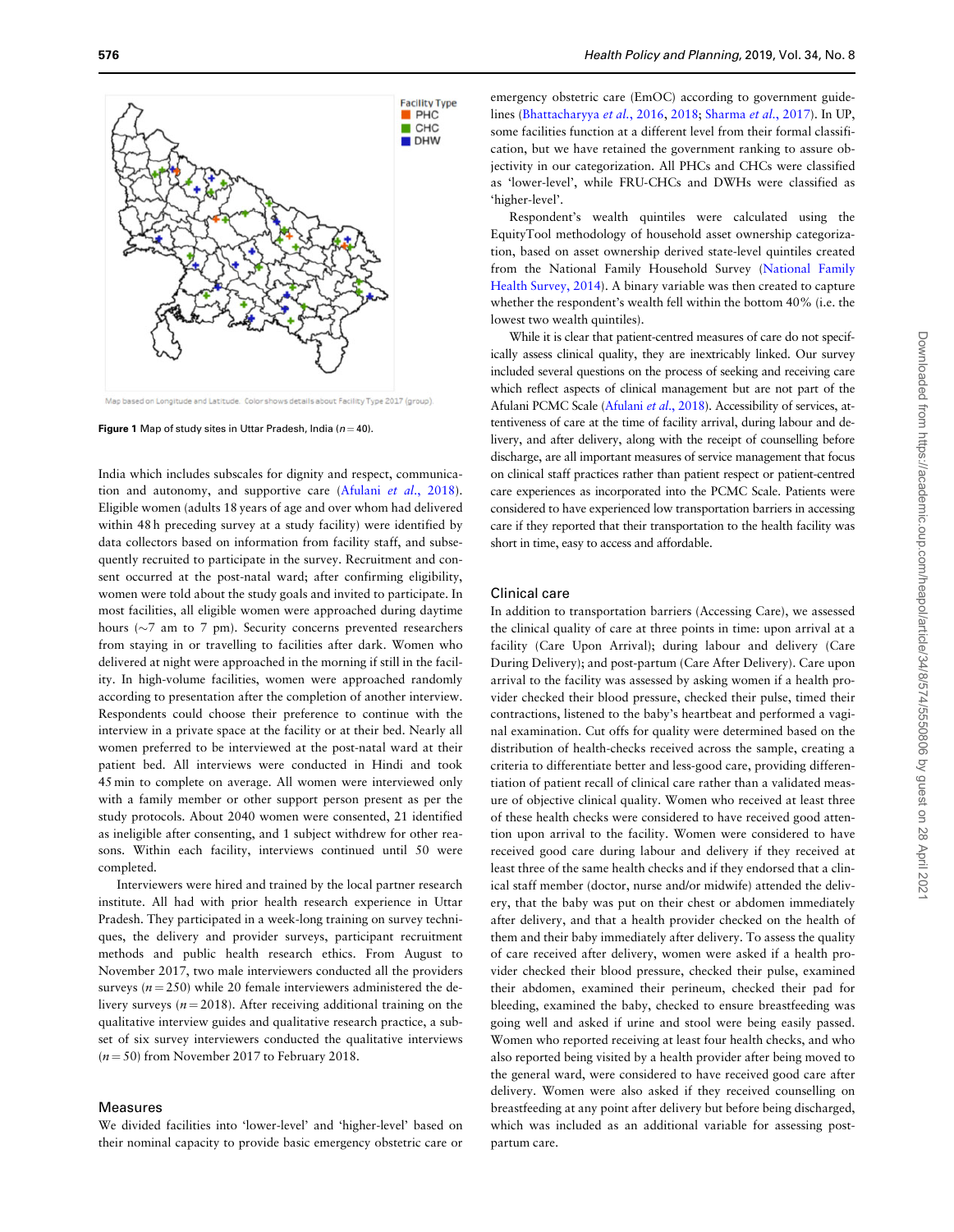#### Analyses

Data were analysed using descriptive, bivariate and multivariate statistics, without additional cluster analysis. Pearson's chi-square tests were used to examine differences in patient demographic characteristics and patient-reported quality of care indicators by facility-level. Bivariate logistic regression was used to examine facility-level as a predictor of patient-reported quality of care indicators. Multiple linear regression was used to examine the patient-reported quality of care indicators and facility-level as predictors of PCMC scores. All analyses were completed in StataSE version 15.1 [\(StataCorp, 2017\)](#page-7-0).

Ethical clearance for this research was provided by the ethics review boards of the authors' institutions.

## **Results**

## Patience demographic characteristics

Most women who give birth in UP do so in a facility, and of those, most deliver in a government facility. In our study, the religious and caste divisions were closely representative of the state of UP, with Hindu and Muslims making up 83% and 17% of the sample (compared with 79.7% and 19.3% for the state), and Scheduled or Other Backward Castes making up 28% and 55% of the sample (compared with 20.5% and 40% for the state) [\(National Family Health](#page-7-0) [Survey, 2014.](#page-7-0)).

Patient demographic characteristics, stratified by facility-level of care, are shown in [Table 1](#page-4-0). Most women surveyed were between 20 and 29 years old, married, unemployed outside the home, and having their first or second child. Women in higher-level facilities were more likely to be having their first child than those in lower-level facilities ( $P < 0.001$ ), with 43% of deliveries in District Hospitals to nulliparous women compared between 29% and 32% in all other facilities. Women in PHCs were more likely (65.8%) to have only primary school education or less than women in CHCs (49.6%), CHC/FRUs (48.4%) or DWHs (37.4%) ( $P < 0.001$ ). Women who gave birth in hospitals were wealthier than those who delivered in lower-level facilities.

The same women were also asked about services and treatment received as part of exit-interviews ([Table 2\)](#page-5-0). Counselling for breastfeeding was reported more than two-thirds of the time in all facility types, but less in hospitals than in PHCs, CHCs or FRU-CHCs. For all of the tracked quality-indicators, patients reported worse care in hospitals than in other settings  $(P < 0.001)$ . Women delivering in DWHs were more likely to report significant challenges in transportation to their place of delivery than women in lower-level facilities. Better post-partum care was reported by women who delivered in PHCs than in the three higher levels of the facility ( $P < 0.001$ ).

## Women's experiences of care, by facility-level

[Figure 2](#page-5-0) shows our application of a validated scale for personcentred maternal care to all 2018 patient exit surveys. Bivariate analysis of facility type against facility-average PCMC score shows that higher-level facilities provide a worse patient experience for women. Higher-level facilities scored, on average, 15% lower on the PCMC scale than lower-level facilities.

Bivariate logistic regression analysis confirmed this result and showed that client assessment of the attentiveness of care across the continuum of care decrease as the level of care in which clients deliver increases [\(Table 3](#page-5-0)).

Women delivering in hospitals are also less likely to report trusting their provider, and women in all higher-level facilities are more likely to report experiencing verbal abuse during their delivery than women in lower-level facilities [\(Figure 3A and B\)](#page-6-0).

#### Clinical care and patient-centred care

We conducted multiple linear regression on six models with aspects of patient-reported clinical care and facility-level as predictors of PCMC score [\(Table 4](#page-6-0)). After controlling for age, education, caste, urban/rural residence, wealth and parity, we found ease of access to care, quality of clinical care at arrival, during delivery and after delivery, and facility-level, respectively, to be significantly predictive of PCMC score at a significance of less than  $P < 0.001$  (Models 1–5). In Model 6, which examines the continuum of care by adding all variables to a single model, we found that quality of clinical care upon arrival, during delivery and after delivery was positively predictive of higher PCMC scores at a significance of  $P < 0.001$ . We also found higher facility-level to be negatively predictive of PCMC score ( $P < 0.001$ ). This was true after adjusting for age, education, caste, urban/rural residence, wealth and parity. Ease of access to care was no longer significantly predictive of PCMC scores in the full model.

# **Discussion**

The limited capacity to manage complications in lower-level PHCs and CHCs is intentional—these facilities are not required by the Federal Ministry of Health or the state's Department of Health to provide blood transfusions, caesarean sections and other emergency obstetric services (EmOC): higher-level facilities are better equipped, better staffed and intended to be able to provide more comprehensive care ([National Health Systems Resource Center, 2017](#page-7-0)). Referral systems should transport those who need emergency care to the appropriate FRU-CHC or DWH. Transportation networks in UP including innovative public–private ambulance services are, as in many parts of India, a visible success (Singh et al.[, 2016,](#page-7-0) [2018\)](#page-7-0).

Transportation alone cannot make up for overall health system challenges, however. Our study has found that aspects of care involving attentiveness and attendance to clients are not aligned with this scale of better quality in higher-level centres. In multiple models, we found that clinical experiences—attention, care and counselling—were strongly and positively correlated with higher levels of patient-centred care, regardless of facility type. This confirms findings from other studies, and may indicate, among other things, the likelihood of a recall bias associated with good clinical outcomes (having a healthy baby).

Our study shows the limits of this association, in finding that higher-level facilities provider a worse experience for women, scoring lower on person-centred care even after adjusting for clinical care. One hypothesis is that this could be the result of expectation bias: we know poorer and less educated women are more likely to deliver in lower-level sites. Their greater satisfaction may be the result, not of better person-centred care, but of lower expectations which are therefore easier to meet by facility staff. Our analysis shows this to be unlikely. While there are differences in the demographic characteristics of women across facility types, with wealthier, more urban and lower parity women more likely to deliver in higher-level facilities and poorer, rural, multiparous women more likely to deliver in lower-level facilities, the relationship between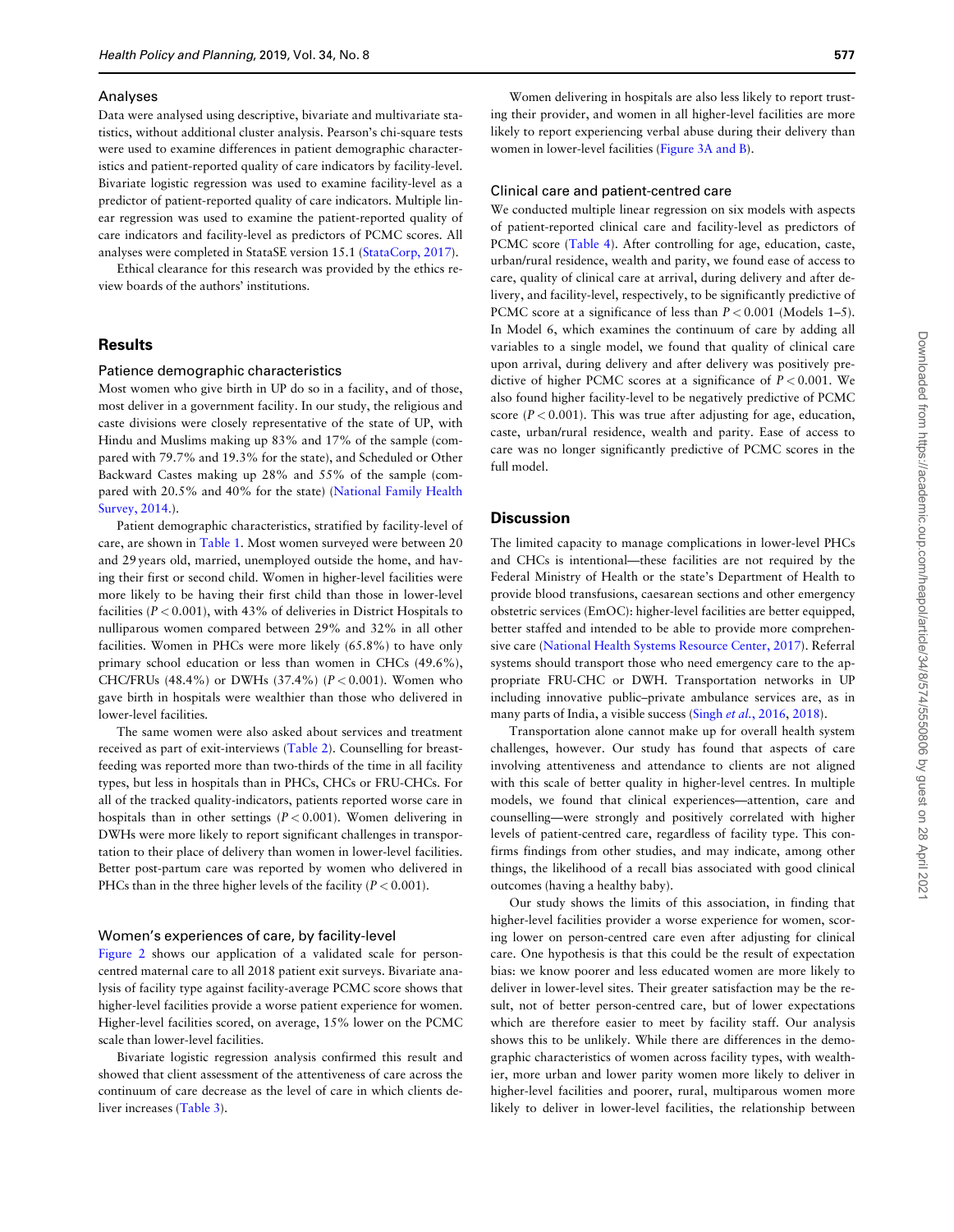<span id="page-4-0"></span>

|  |  |  | Table 1 Patient demographic characteristics by facility-level, $N = 2018$ . |  |  |  |
|--|--|--|-----------------------------------------------------------------------------|--|--|--|
|--|--|--|-----------------------------------------------------------------------------|--|--|--|

| Characteristic                    | Level of care   |                 |                   |                 |         |
|-----------------------------------|-----------------|-----------------|-------------------|-----------------|---------|
|                                   | PHC $(n = 202)$ | CHC $(n = 504)$ | FRU-CHC $(n=609)$ | DWH $(n = 703)$ |         |
| Age (years), %                    |                 |                 |                   |                 | < 0.001 |
| $15 - 19$                         | 44.1            | 47.0            | 44.5              | 55.9            |         |
| $20 - 29$                         | 44.6            | 45.6            | 44.0              | 38.7            |         |
| $30 - 48$                         | 11.4            | 7.3             | 11.5              | 5.4             |         |
| Marital status, %                 |                 |                 |                   |                 | 0.70    |
| Married                           | 99.5            | 99.8            | 99.8              | 99.7            |         |
| Separated                         | 0.5             | 0.0             | 0.2               | 0.1             |         |
| Widowed                           | 0.0             | 0.2             | 0.0               | 0.1             |         |
| Education, %                      |                 |                 |                   |                 | < 0.001 |
| Primary or less                   | 65.8            | 49.6            | 48.4              | 37.4            |         |
| Post-primary/Vocational/Secondary | 30.7            | 37.5            | 41.2              | 46.4            |         |
| College or higher                 | 3.5             | 12.9            | 10.3              | 16.2            |         |
| Employment status, %              |                 |                 |                   |                 | 0.16    |
| Unemployed                        | 96.0            | 95.4            | 92.8              | 94.6            |         |
| Employed                          | 4.0             | 4.6             | 7.2               | 5.4             |         |
| Occupation, %                     |                 |                 |                   |                 | < 0.001 |
| Agricultural labor                | 3.0             | 2.8             | 3.0               | 0.3             |         |
| Casual labor                      | 0.5             | 0.8             | 3.1               | $2.0\,$         |         |
| Salaried worker                   | 0.0             | 0.6             | 0.5               | 1.7             |         |
| Self-employed in petty trade      | 0.5             | 0.4             | 0.7               | 1.4             |         |
| Unemployed/Homemaker              | 96.0            | 95.4            | 92.8              | 94.6            |         |
| Residence, %                      |                 |                 |                   |                 | < 0.001 |
| Urban                             | 100.00          | 96.2            | 92.9              | 67.1            |         |
| Rural                             | 0.0             | 3.8             | 7.1               | 32.9            |         |
| Religion, %                       |                 |                 |                   |                 | 0.02    |
| Hindu                             | 81.7            | 79.2            | 86.0              | 83.5            |         |
| Muslim                            | 18.3            | 20.8            | 14.0              | 16.2            |         |
| Other                             | 0.0             | 0.0             | 0.0               | 0.3             |         |
| Bottom 40% in wealth, %           |                 |                 |                   |                 | < 0.001 |
| Yes                               | 52.0            | 42.5            | 45.7              | 30.0            |         |
| N <sub>o</sub>                    | 48/0            | 57.5            | 54.4              | 70.0            |         |
| Caste, %                          |                 |                 |                   |                 | < 0.001 |
| General                           | 18.8            | 15.3            | 10.7              | 21.6            |         |
| Other backward class              | 55.9            | 56.9            | 56.8              | 52.1            |         |
| Scheduled caste or tribe          | 25.3            | 27.8            | 32.5              | 26.3            |         |
| Parity, %                         |                 |                 |                   |                 | < 0.001 |
| $\mathbf{1}$                      | 29.2            | 29.6            | 32.0              | 43.1            |         |
| $\overline{2}$                    | 27.7            | 32.5            | 29.6              | 29.7            |         |
| $\overline{3}$                    | 18.8            | 21.2            | 20.0              | 17.9            |         |
| 4 or more                         | 24.3            | 16.7            | 18.4              | 9.3             |         |

Percentages may not add to 100 due to rounding.

<sup>a</sup>P-values shown are for Pearson's chi-square tests.

clinical care and patient-centred care remained strong in all of our models after adjusting for these factors.

Other underlying factors, such as relative crowding, provider stress or workload and lack of personal connections due to volume, may all contribute to the differential experiences in facilities of different levels.

Our study has a number of limitations. We use cross-sectional data, which allow us to understand associations but not causal links. Our frame is based on self-reported data from facilities collected by the National Health Mission, and so may be unreliable which would affect our selection of facilities. Past studies have highlighted recall biases specifically for delivery experiences. Interviews close to the time of delivery may lead to a positive bias as women focus on the success of delivery and their newborn son [\(Gibbins and Thomson,](#page-6-0) [2001;](#page-6-0) Sando et al.[, 2017\)](#page-7-0). Interviews conducted at the facilities, as ours were, are also open to bias as women may be unwilling to be critical of the providers who are nearby, or the facility in which they still reside [\(Freedman and Kruk, 2014;](#page-6-0) [Abuya](#page-6-0) et al., 2018).

# **Conclusions**

Our study found that higher-level facilities in UP provide worse patient-centred treatment than lower-level facilities. There is a linear relationship between facility-level and worse patient-centred care and this same relationship can be seen in patient reporting on care and attention throughout the continuum of care, from arrival and admission, to labour and delivery, and post-delivery care.

Influential thinking about how best to assure quality maternity services has highlighted client preferences for clinically advanced tertiary facilities, and the efficiency gains possible by investing in a smaller number of well-used facilities rather than a large number of staffed clinics with few clients (Kruk et al.[, 2018\)](#page-6-0). This argument is based in large part upon documented experiences—preferences and positive outcomes—for maternal health 'bypassing' in East African (Kruk et al.[, 2009](#page-6-0)). Our findings in UP imply that a similar strategy may not be appropriate for Northern India.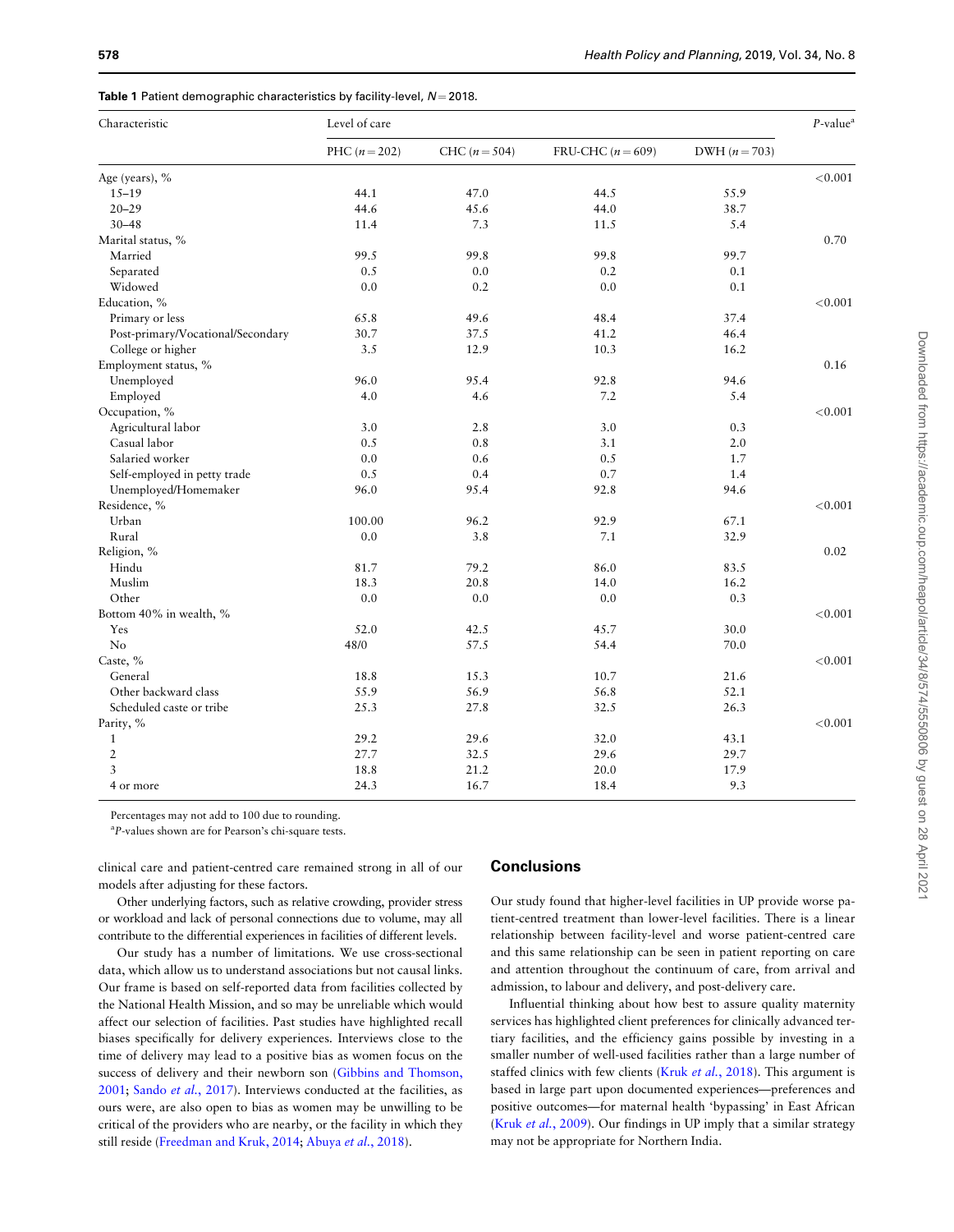<span id="page-5-0"></span>

| Table 2 Patient-reported quality of care indicators by facility-level, $N = 2018$ . |  |  |
|-------------------------------------------------------------------------------------|--|--|
|-------------------------------------------------------------------------------------|--|--|

| Characteristic                                      | PHC $(n = 202)$ | CHC $(n = 504)$ | FRU-CHC $(n=609)$ | DWH $(n = 703)$ | $P$ -value <sup>a</sup> |
|-----------------------------------------------------|-----------------|-----------------|-------------------|-----------------|-------------------------|
| Experienced low transportation barriers, %          |                 |                 |                   |                 | < 0.001                 |
| <b>Yes</b>                                          | 38.8            | 48.9            | 39.9              | 17.1            |                         |
| No                                                  | 61.2            | 51.1            | 60.1              | 82.9            |                         |
| Received good attention upon arrival to facility, % |                 |                 |                   |                 | < 0.001                 |
| Yes                                                 | 37.6            | 30.4            | 38.1              | 12.5            |                         |
| No                                                  | 62.4            | 69.6            | 61.9              | 87.5            |                         |
| Received good care during labour and delivery, %    |                 |                 |                   |                 | < 0.001                 |
| Yes                                                 | 33.2            | 12.3            | 26.8              | 5.8             |                         |
| No                                                  | 66.8            | 87.7            | 73.2              | 94.2            |                         |
| Received good care after labour and delivery, %     |                 |                 |                   |                 | < 0.001                 |
| Yes                                                 | 25.3            | 5.2             | 10.2              | 1.6             |                         |
| No                                                  | 74.8            | 94.8            | 89.8              | 98.4            |                         |
| Received counselling on breastfeeding, %            |                 |                 |                   |                 | < 0.001                 |
| Yes                                                 | 80.5            | 78.9            | 78.6              | 67.7            |                         |
| No                                                  | 19.5            | 21.1            | 21.4              | 32.3            |                         |

Percentages may not add to 100 due to rounding.

<sup>a</sup>P-values shown are for Pearson's chi-square tests.



Figure 2 Average patient-centred care score, by facility-level with linear trendline.

Table 3 Bivariate logistic regression examining differences in clinical care received by facility-level

|            | Received good<br>attention upon<br>arrival to facility<br>OR (95% CL) | Received good<br>care during labour<br>and delivery OR<br>$(95\%$ CL) | Received good<br>care after delivery<br>OR (95% CL) |
|------------|-----------------------------------------------------------------------|-----------------------------------------------------------------------|-----------------------------------------------------|
|            | Facility-level (referent: PHC)                                        |                                                                       |                                                     |
| CHC        | $0.72(0.51 - 1.02)$                                                   |                                                                       | $0.28(0.19-0.42)$ *** $0.16(0.10-0.27)$ ***         |
|            | FRU-CHC 1.02 (0.73-1.42)                                              | $0.74(0.52 - 1.04)$                                                   | $0.34(0.22 - 0.51)$ ***                             |
| <b>DWH</b> | $0.23(0.17-0.34)$ ***                                                 |                                                                       | $0.12(0.08-0.19)$ *** $0.05(0.02-0.09)$ ***         |

\*P < 0.05; \*\*P < 0.01; \*\*\*P < 0.001.

In UP, lower-level facilities are more accessible, women have greater trust for the providers and women report being better treated than in hospitals. For the vast majority of women who will have a safe and uncomplicated delivery, our findings suggest that the best option would be to deliver in a lower-level centre with access to effective and efficient emergency referral; or better yet to deliver in a mid-level facility where patient treatment is better and EmOC services already exist. Active quality improvement efforts in UP being led by the Technical Support Unit/iHAT in conjunction with the National Health Mission have expanded in recent years to simultaneously address lower and higher-level facilities, and the refer-ral systems that link them ([Sridharan](#page-7-0) et al., 2017). At the same time, other recent intervention initiatives in UP have shown that client-experiences and services processes in lower and mid-level facilities can be improved [\(Semrau](#page-7-0) et al., 2017; [Phillips](#page-7-0) et al., [2018](#page-7-0)).

In this context, our findings thus suggest that quality improvement efforts in India prioritize investments in CHCs and CHC/FRUs as a way to build on the comparatively better patient experience in these facilities and also assure clinical quality. Within hospitals and FRUs, attention is needed to address poor patient-centred care. Investments in management systems and staff in these facilities are likely to be more beneficial than the introduction of new equipment.

Person-centred care is a key component of overall maternal health quality. The experiences of women during labour and delivery influence their adherence to medical advice post-partum, their care seeking after discharge, and quite probably the attitudes of themselves and their family members and friends towards future delivery and ANC services. Good clinical services must be paired with good person-centred care, and balancing the attention to each aspect of care will be important for future quality improvement efforts in India.

Ethical approval: Ethical approvals were received from the UCSF Internal Review Board, and the CEL Institutional Ethics Committee.

# Acknowledgements

We acknowledge the support from data collectors and collaborators at the India National Mission, Uttar Pradesh, and the India Office of the Bill and Melinda Gates Foundation. Funding for this study was received from the Bill and Melinda Gates Foundation.

Conflict of interest statement. None declared.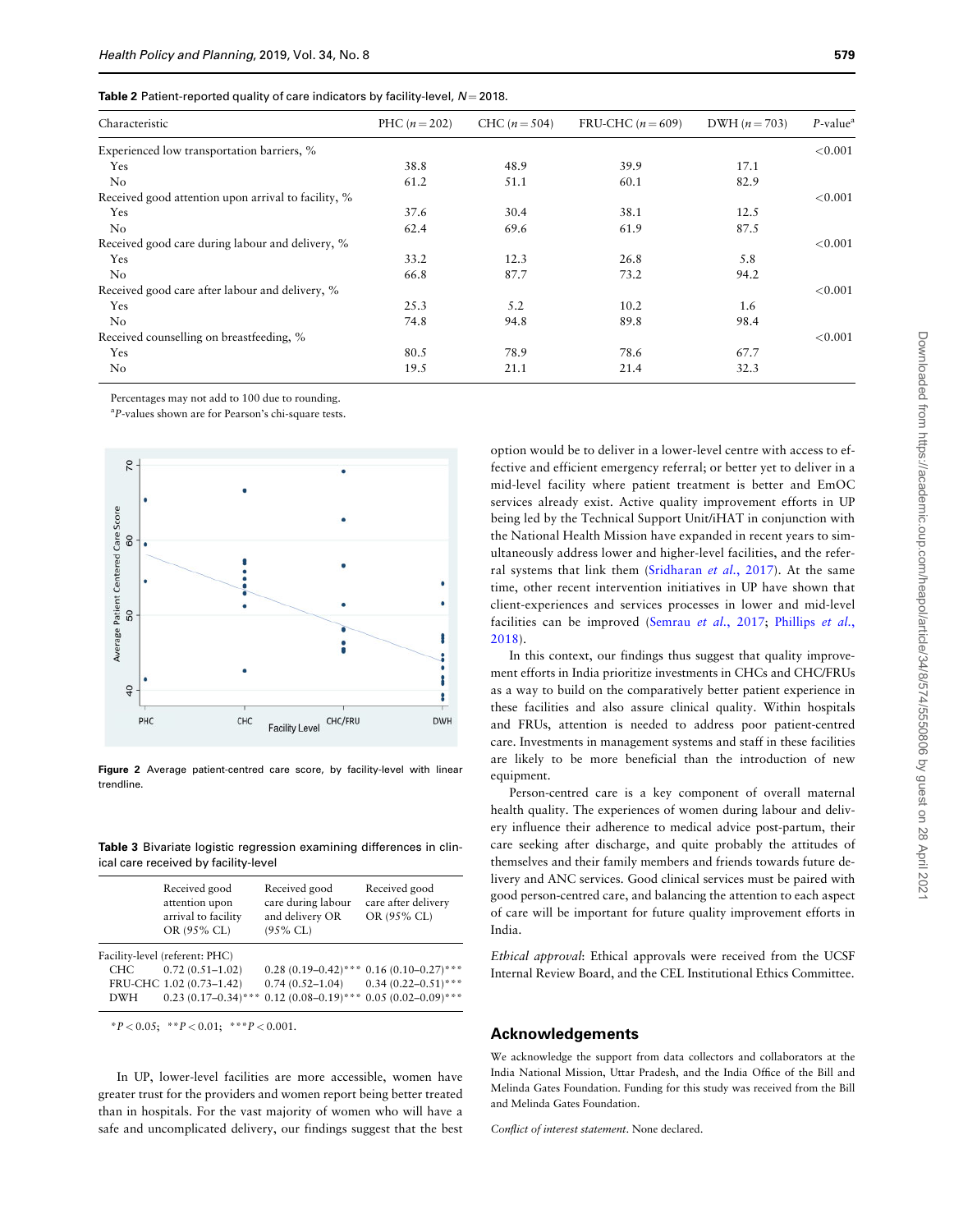<span id="page-6-0"></span>

Figure 3 Patient reporting on (A) trusting their provider and (B) experiences with verbal abuse, by facility type.

Table 4 Multiple linear regression examining clinical care as a predictor of patient-centred maternity care scores

| Variables                                                            | PCMC score coeff. (95% CI)   |
|----------------------------------------------------------------------|------------------------------|
| Model 1: Accessing care                                              |                              |
| Experienced low transportation barriers<br>in accessing care         | $3.21 (2.23, 4.21)$ ***      |
| Constant                                                             | 50.64 (49.03, 52.25)***      |
| Model 2: Facility-level                                              |                              |
| PHC                                                                  | Ref                          |
| <b>CHC</b>                                                           | $-1.27(-2.90, 0.36)$         |
| <b>CHC-FRU</b>                                                       | $-3.75$ ( $-5.34$ , 2.15)*** |
| <b>DWH</b>                                                           | $-11.59(-13.24, -9.95)$ ***  |
| Constant                                                             | 52.89 (50.77, 55.01)***      |
| Model 3: Care upon arrival                                           |                              |
| Received good attention upon arrival to<br>facility                  | 7.40 (6.39, 8.40)***         |
| Constant                                                             | 49.50 (47.95, 51.05)***      |
| Model 4: Care during delivery                                        |                              |
| Received good care during labour and                                 | $10.08(8.89, 11.27)$ ***     |
| delivery                                                             |                              |
| Constant                                                             | 49.44 (47.91, 50.96)***      |
| Model 5: Care after delivery                                         |                              |
| Received good care after labour and                                  | 6.67 (4.89, 8.44)***         |
| delivery                                                             |                              |
| Received counselling on breastfeeding                                | 4.22 $(3.16, 5.29)$ ***      |
| Constant                                                             | 47.50 (45.72, 49.28)***      |
| Model 6: Examining continuum of maternal care at labour and delivery |                              |
| Experienced low transportation barriers                              | $0.90 (-0.00, 1.80)$         |
| Facility-level                                                       |                              |
| PHC                                                                  | Ref                          |
| <b>CHC</b>                                                           | $0.82 (-0.77, 2.40)$         |
| <b>FRU-CHC</b>                                                       | $-2.74(-4.27, 1.21)$ ***     |
| DWH                                                                  | $-7.79(-9.43, -6.16)$ ***    |
| Received good attention upon arival to                               | $2.58(1.51, 3.66)$ ***       |
| facility                                                             |                              |
| Received good care during labour and<br>delivery                     | 6.76 (5.46, 8.05)***         |
| Received good care after labour and<br>delivery                      | $1.84(0.15, 3.53)^*$         |
| Received counselling on breastfeeding                                | $2.34(1.37, 3.30)***$        |
| Constant                                                             | 47.55 (45.36, 49.73)***      |

All models control for patient's age, education, caste, place of residence, wealth and parity.

\*P < 0.05; \*\*P < 0.01; \*\*\*P < 0.001.

## References

- A Strategic Approach to Reproductive, Maternal, Newborn, Child and Adolescent Health (RMNCH+A) in India. 2013. Ministry of Health and Family Welfare, Govt of India, New Delhi. [www.nhm.gov.in/images/pdf/](http://www.nhm.gov.in/images/pdf/programmes/rmncha-strategy.pdf) [programmes/rmncha-strategy.pdf.](http://www.nhm.gov.in/images/pdf/programmes/rmncha-strategy.pdf)
- Abuya T, Sripad P, Ritter J, Ndwiga C, Warren CE. 2018. Measuring mistreatment of women throughout the birthing process: implications for quality of care assessments. Reproductive Health Matters 26: 48–61.
- Afulani PA, Diamond-Smith N, Phillips B, Singhal S, Sudhinaraset M. 2018. Validation of the person-centered maternity care scale in India. Reproductive Health 15: 147.
- Anand R, Singh R, Srivastava R. 2016. Impact of Janani Suraksha Yojana on institutional delivery rate, incidence of rupture uterus and feto-maternal outcome related to uterine rupture. International Journal of Reproduction, Contraception, Obstetrics and Gynecology 5: 2956–9.
- Bhattacharyya S, Srivastava A, Roy R, Avan BI. 2016. Factors influencing women's preference for health facility deliveries in Jharkhand state, India: a cross sectional analysis. BMC Pregnancy and Childbirth 16: 50.
- Bhattacharyya S, Srivastava A, Saxena M et al. 2018. Do women's perspectives of quality of care during childbirth match with those of providers? A qualitative study in Uttar Pradesh, India. Global Health Action 11: 1527971.
- Campbell OMR, Graham WJ. 2006. Strategies for reducing maternal mortality: getting on with what works. The Lancet 368: 1284–99.
- Chokshi M, Patil B, Khanna R et al. 2016. Health systems in India. Journal of Perinatology 36: S9–12.
- Freedman LP, Kruk ME. 2014. Disrespect and abuse of women in childbirth: challenging the global quality and accountability agendas. The Lancet 384: e42–4.
- Gabrysch S, Zanger P, Campbell O. 2012. Emergency obstetric care availability: a critical assessment of the current indicator: emergency obstetric care availability. Tropical Medicine & International Health 17: 2-8.
- Gibbins J, Thomson AM. 2001. Women's expectations and experiences of childbirth. Midwifery 17: 302–13.
- Hulton LA, Matthews Z, Stones RW. 2007. Applying a framework for assessing the quality of maternal health services in urban India. Social Science & Medicine 64: 2083–95.
- Kruk ME, Gage AD, Arsenault C et al. 2018. High-quality health systems in the Sustainable Development Goals era: time for a revolution. The Lancet Global Health 6: e1196–252.
- Kruk ME, Mbaruku G, McCord CW et al. 2009. Bypassing primary care facilities for childbirth: a population-based study in rural Tanzania. Health Policy and Planning 24: 279–88.
- Kruk ME, Paczkowski MM, Tegegn A et al. 2010. Women's preferences for obstetric care in rural Ethiopia: a population-based discrete choice experiment in a region with low rates of facility delivery. Journal of Epidemiology & Community Health 64: 984–8.